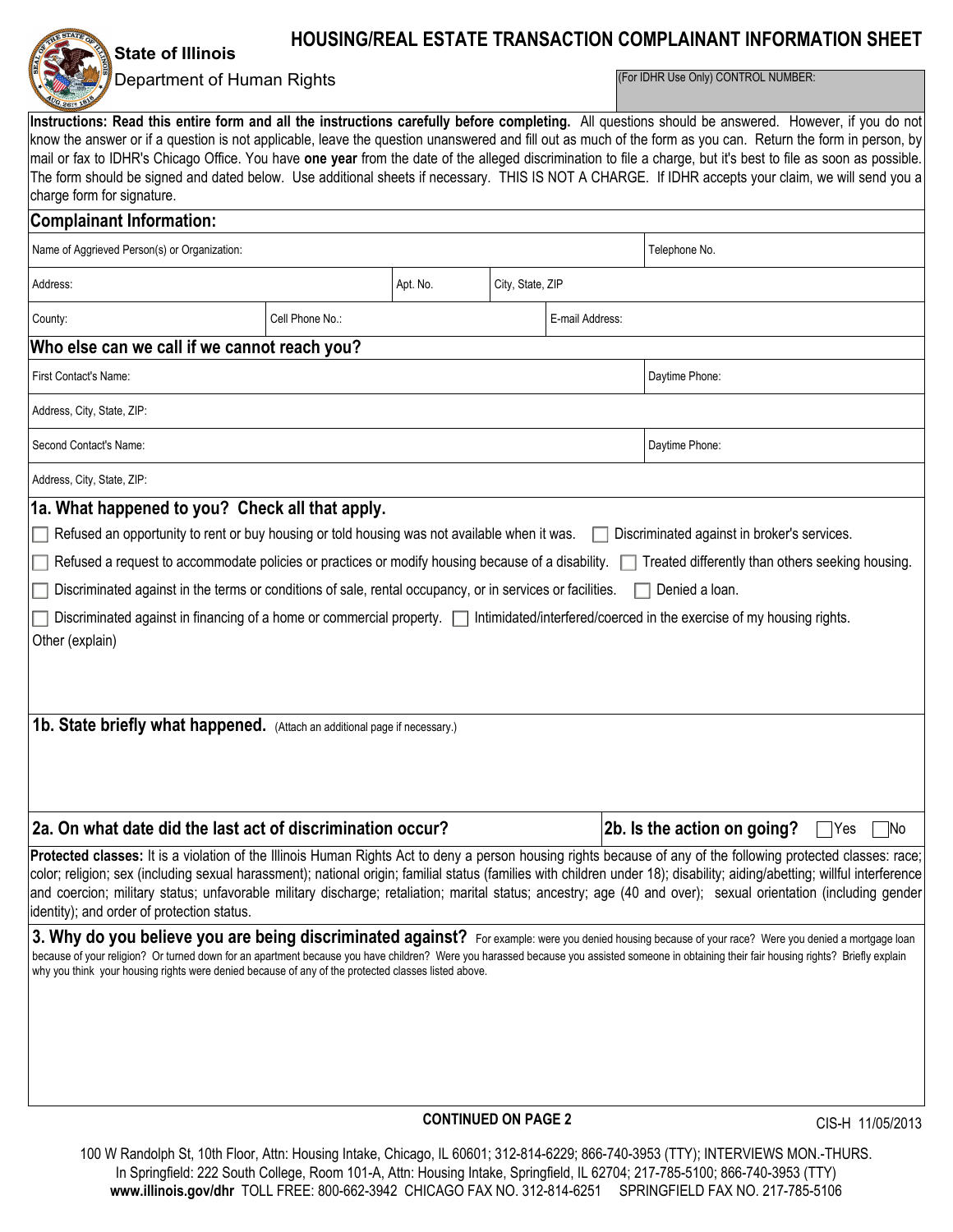# **Illinois Department of Human Rights Mateurs 2018 12 MBC HOUSING COMPLAINANT INFORMATION SHEET**

| 4a. Who do you believe discriminated against you?                                                                                             |                            |           |  |  |  |  |  |
|-----------------------------------------------------------------------------------------------------------------------------------------------|----------------------------|-----------|--|--|--|--|--|
| Name:                                                                                                                                         | Phone No.:                 |           |  |  |  |  |  |
| Address, City, State, ZIP:                                                                                                                    |                            |           |  |  |  |  |  |
| 4b. Mark the applicable box that describes the person named above:                                                                            |                            |           |  |  |  |  |  |
| Bank or Other Lender   Real Estate Agent<br>Owner $\Box$<br>Landlord $\Box$<br>Broker Other:<br>$\mathbf{I}$                                  |                            |           |  |  |  |  |  |
| 5a. What kind of house, rental unit or property was involved? Check the appropriate box(es):                                                  |                            |           |  |  |  |  |  |
| Single family home $\Box$ Apartment building of more than 4 units<br>Owner lives on the property<br>Public or assisted housing<br>Vacant land |                            |           |  |  |  |  |  |
| Mobile home park<br>$\Box$ Commercial space<br>Other (specify):                                                                               |                            |           |  |  |  |  |  |
| Number of units on the property:                                                                                                              |                            |           |  |  |  |  |  |
| 5b. What is the address of the house, rental unit, or property?                                                                               |                            |           |  |  |  |  |  |
| Address:                                                                                                                                      |                            | Apt. No.: |  |  |  |  |  |
| City, State, ZIP:                                                                                                                             |                            | County:   |  |  |  |  |  |
| Is the property still available?<br>Unknown<br>Yes<br>1No                                                                                     |                            |           |  |  |  |  |  |
| 6. We need some information for statistical purposes:                                                                                         |                            |           |  |  |  |  |  |
| Date of birth (age cases only):<br>Sex:                                                                                                       | National Origin (specify): |           |  |  |  |  |  |
| How did you learn of our office?                                                                                                              |                            |           |  |  |  |  |  |
|                                                                                                                                               |                            |           |  |  |  |  |  |
| 7. Have you filed a charge with any other agency? If so, which agency?                                                                        |                            |           |  |  |  |  |  |
|                                                                                                                                               |                            |           |  |  |  |  |  |

### **CONSENT AGREEMENT AND RELEASE**

Print Name Signature Date I have read the provided "Notice to Complainant" and I understand that: 1) In the course of investigating my charge, IDHR will reveal my identity (including my name) and my personal information to named Respondent(s) in my charge to obtain facts and evidence regarding my charge; 2) I do not have to reveal my personal information to IDHR, but IDHR may close my charge if I refuse to reveal information needed to fully investigate my charge; 3) IDHR may be required by law, subpoena, court order, and/or FOIA request to disclose my charge and information in the Department's investigation file concerning my charge to persons outside of IDHR. If IDHR takes a charge based on the information provided, I consent for IDHR to disclose my identity and personal information as necessary to process and investigate my charge, and I release IDHR from any liability whatsoever concerning disclosure of my identity and any personal information I provided to IDHR or IDHR obtained in processing my charge. **My signature below verifies the accuracy of the information provided herein and my consent and release as indicated above.**

NOTE: If there is certain personal information you would like withheld, please discuss your concern with an Intake supervisor.